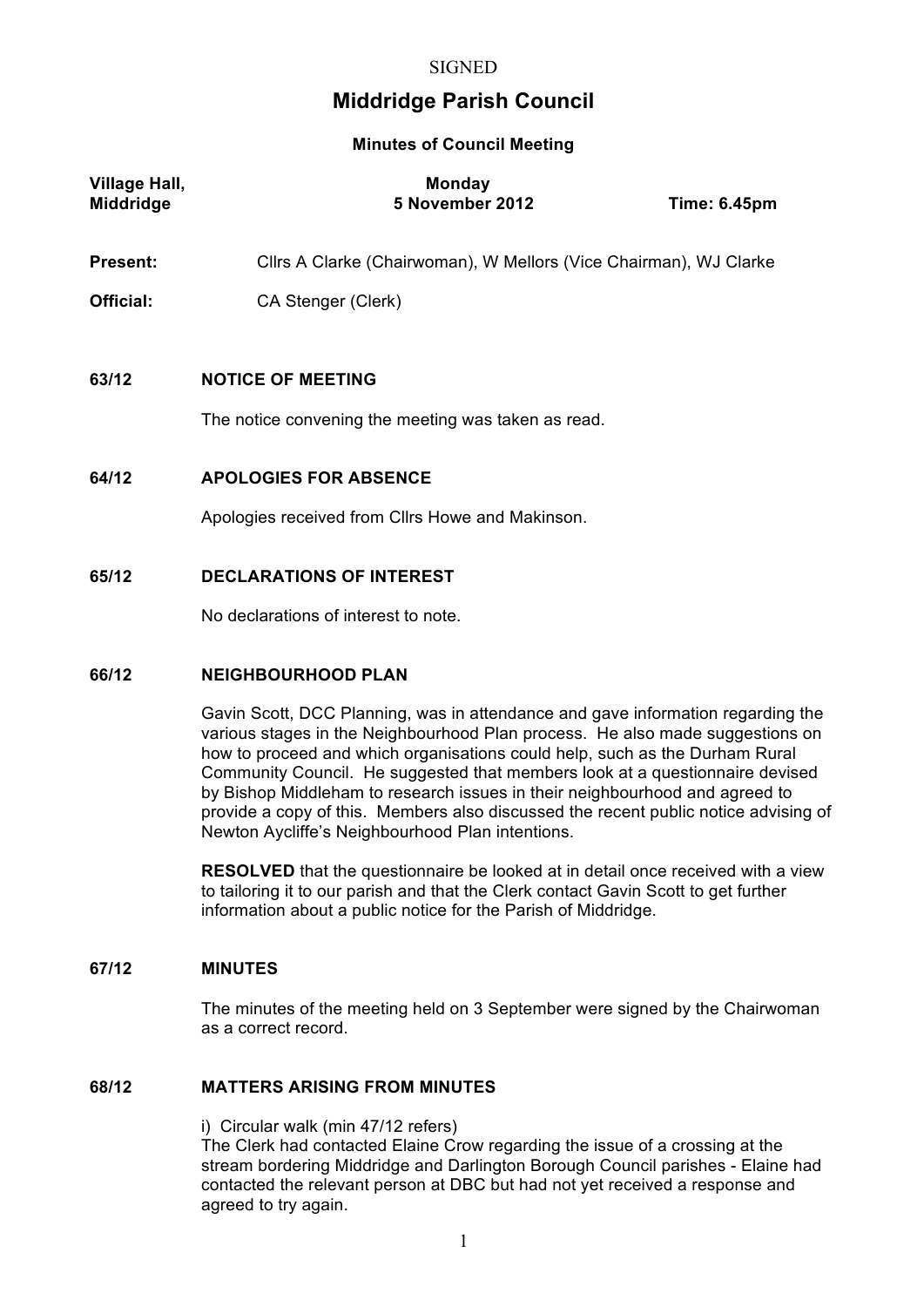### **SIGNED**

ii) County Durham Plan (min 56/12 refers)

Cllrs A & J Clarke had attended the presentation of the County Durham Plan at Aycliffe Town Centre. After discussion a letter objecting to the development of the Eldon Whins site was sent to DCC in response.

iii) Land Registry/Church Commissioners (min 61/12 refers) The Clerk had contacted the Land Registry and researched the issue online and it appears that the Church Commissioners are now attempting to properly register their existing interests and this should not change anything for property holders.

# **69/12 ACCOUNTS FOR PAYMENT**

Members considered a schedule of Accounts for Payment.

**RESOLVED** that the following accounts be approved for payment:-

| <b>SE Landscaping</b>        | Grass cutting x 2 (Sept)  | £ 212.50 |
|------------------------------|---------------------------|----------|
| <b>Hayfields Contracting</b> | Parish Paths maintenance  | £1440.00 |
| <b>Royal British Legion</b>  | Wreath                    | £ 25.00  |
| <b>Carol Stenger</b>         | Clerk Wages (July-Sept)   | £ 280.00 |
| <b>HMRC</b>                  | Tax liability (July-Sept) | £ 70.00  |

# **70/12 GROUNDS MAINTENANCE & GENERAL REPAIRS**

i) 2012 Bulb Challenge - the Civic Pride Team at DCC supplied 200 free bulbs to plant.

**RESOLVED** that members meet to plant the bulbs on Saturday 10 November at 11am.

ii) Noticeboard

The Clerk had obtained details of various options and sizes of noticeboard. A size and style was agreed on but Cllr A Clarke had not yet spoken to Cllr Bowman to discuss the issue.

**RESOLVED** that Cllr A Clarke contact DB to discuss issue and gain approval.

iii) Grass cutting

It was proposed that quotes for grass cutting for 2013 be sought from 4 contractors. It was also agreed that there would be changes made to the schedule to include reduced maintenance of parts of the docks/play area.

**RESOLVED** that the Clerk contact 4 contractors to request quotes for grass cutting for 2013 to be submitted by 31 December 2012 for consideration at the January Parish Council meeting, enclosing the amended schedule.

iv) Parish Paths Partnership

The Parish Paths vegetation clearance work was now complete and had been invoiced.

**RESOLVED** that the Clerk complete and submit the relevant claim form for the refund of the cost of the works.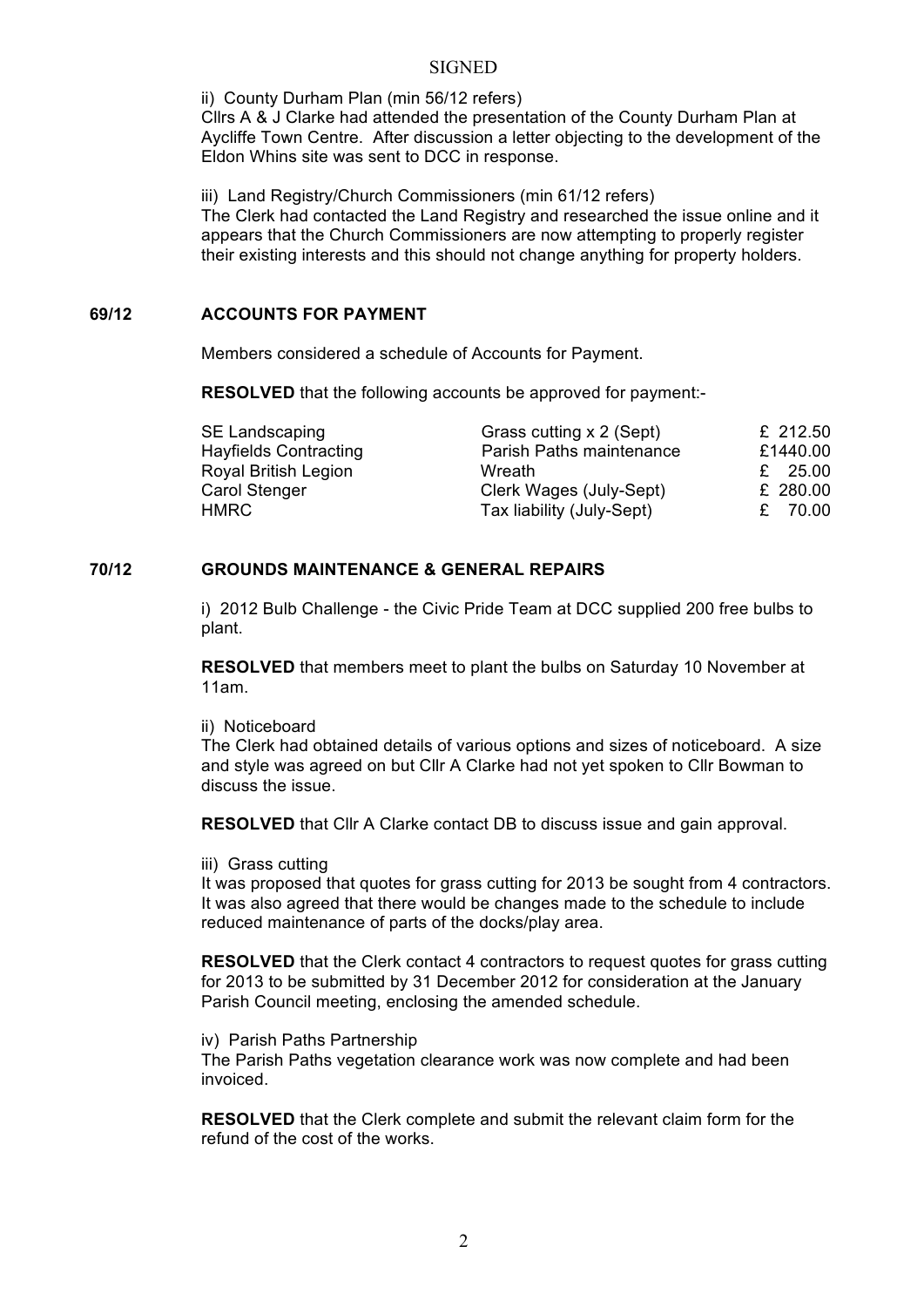## **71/12 PROPOSED DISPOSAL OF ALLOTMENTS BY DURHAM COUNTY COUNCIL, MIDDRIDGE**

The Clerk had requested an update from Fiona Bullen and received an email in response stating that there had been no progress but she would look into issue further after auction of 30 November. Cllr Mellors had not yet contacted the records office because it was not of value in the light of recent DCC documents.

**RESOLVED** that the Clerk contact Fiona Bullen again for a progress update before the next meeting.

### **72/12 PLANNING APPLICATIONS**

Planning applications had been submitted for a single storey front extension to 28 Southside and a dormer window to the rear of 19 Northside. Members agreed that no objections to the applications would be made.

**RESOLVED** that the applications be noted.

## **73/12 CHILDRENS' PLAY AREA**

Consideration was given to the Clerk's monthly inspection report regarding the condition of the Play Area and equipment - no issues were noted.

**RESOLVED** that the report be noted.

### **74/12 C35 NEWTON AYCLIFFE TO SHILDON ROAD-TRAFFIC CALMING**

Cllr A Clarke's report/request regarding lowering the speed limits at both approaches to the village had been approved by the AAP and sent on to Keith Jameson. Mr Jameson had responded negatively and the Clerk had sent a further email requesting that Mr Jameson meet with members to discuss the issue in more detail. Mr Jameson had subsequently declined a meeting. Cllr A Clarke had updated GAMP on the progress as members are unhappy with this response.

### **75/12 COUNCIL TAX SUPPORT SCHEME**

The Council Tax Support Scheme was discussed and members agreed that no response to the consultation was needed.

## **76/12 G.A.T.C./MIDDRIDGE AREA ACTION PARTNERSHIP FEEDBACK**

Cllr A Clarke reported that the next board meeting was scheduled for 27 November 2012 at 6pm in Middridge Village Hall. The Forum meeting to decide priorities for 2013 was scheduled for 20 November at Newton Aycliffe Youth Centre, 5.30pm.

**RESOLVED** that the report be noted.